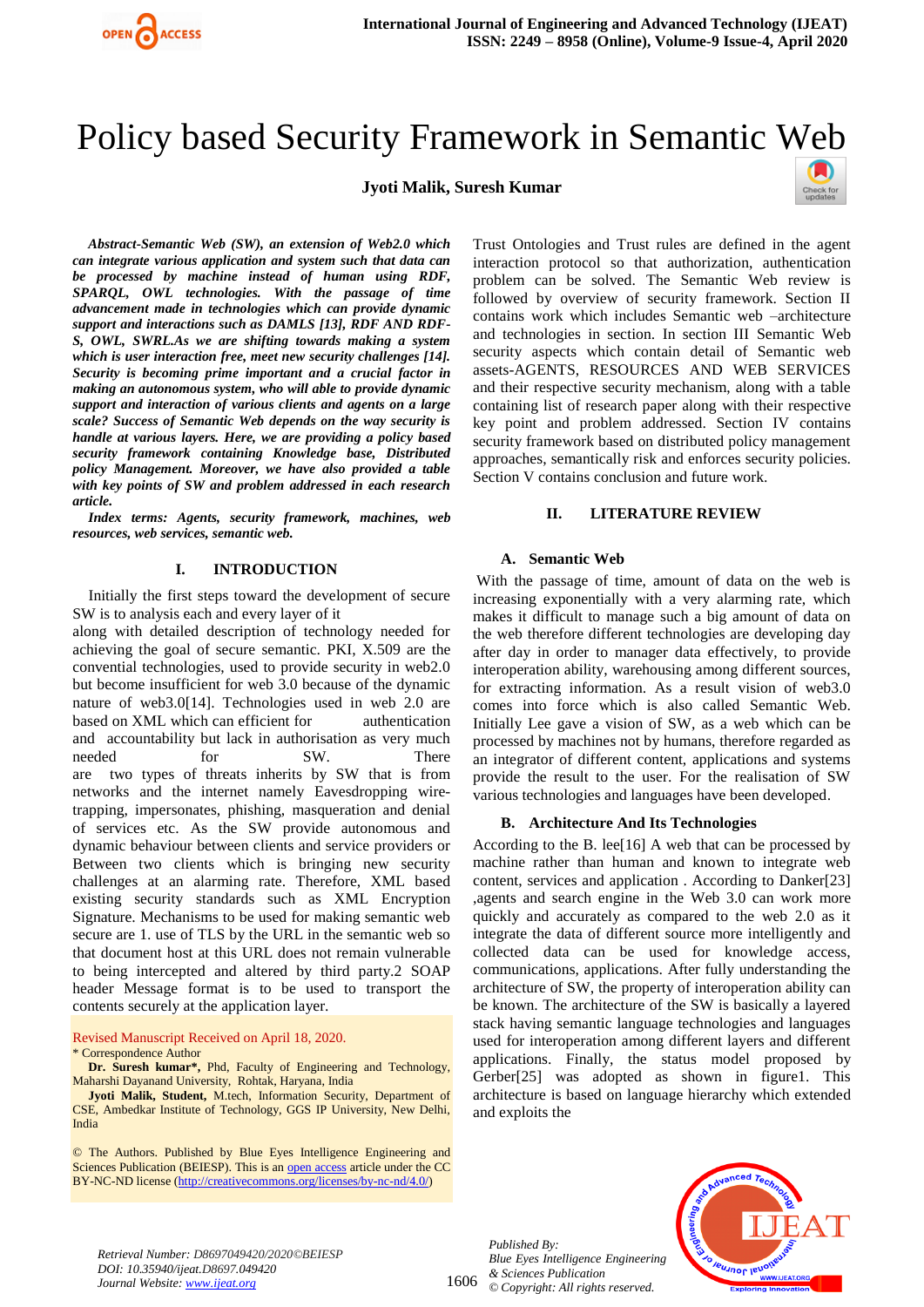## **Policy based Security Framework in Semantic Web**



**Fig1. Semantic architecture**

features of layer below it by extending the syntax and semantic of the language under it. Languages accept by W3C for the SW are Unicode, XML, RDF, RDF-S, OWL. Overall SW architecture is divided into three parts-Established technology, Emerging Functionality and vertical layers. Established technology-All the technologies which are recommended and adopted by W3C are established technologies as these technologies have been used in layer 1(URI and UNICODE),layer2(XML),layer3(RDF) and layer 4(RDFS ). Emerging Functionality-The top three layers defines the functionalities rather than technologies hence they are called emerging functionality. Vertical layer-It consists of Encryption and Signature, used to provide security mechanism to the languages and SW.

# **C. Semantic Web Layers**

# *i. Uri And Unicode*

Both URI and UNICODE reside in the first layer of the SW. URI is used to identify a resource over the web [29] anything having URI is consider to be on web and stands for uniform resource identifier. URL, a subset of URI identifies resources with the help of network locations.URI specification as provided by IETF provides specifications known as RFC-2396. UNICODE is used to identifies the character rather the resource for all languages by specifying a global character encoding mechanism such as UTF-8, 16, 32 as provided by UNICODE consortium

# *ii. Xml,Xml Schema And Namespace*

All these three comes under  $2<sup>nd</sup>$  layer of SW[16] and provide a mechanism for interoperationablity by defining and describing syntax for layer above them[25].XML is a markup language with markup tags that defines the logical structure for a document, set of rules and for encoding contents. These contains can be read by both human as well as by processed by machine.XML also define standards for exchanging data over web so as to provide interoperationablity in order to access any XML document[17].

# *iii. Rdf And Rdf Schema*

[17] It provides a metadata description framework for the layer above it. [25] It describe declarative statements for web resources by using data model [17]. RDF is an important part of SW for defining the security framework as it define and declare metadata which can be processed by machine. It represents resources information in the form of graph and consists of Subject Predicate Object expression [3] triplets. Here resources are represented by subject, Properties or

*Retrieval Number: D8697049420/2020©BEIESP DOI: 10.35940/ijeat.D8697.049420 Journal Website: www.ijeat.org*

attributes are define in term of predicate and object defines values . RDF defines common vocabularies by using metadata statements and also enhances interoperationablity. RDF schema defines vocabulary of RDF model and used to provide applications specific classes and properties of resources in term of set of primitives such as class, domain range, sub property, property-of[3]. It also assigns specified semantics for resources [17][29].It is also describe various mechanism in order to define relationship of their resources.

# *iv. Ontology Vocabulary*

Ontology and its rule resides at layer 4 [17]. Ontologies use common knowledge to represent RDF with the help of technologies, its formalisation and understanding of domain knowledge.[25].Ontologies play an important role in processing and representation of the knowledge between different programs on the SW. Ontologies is define in terms of natural, domain and instance and helps in representing machine processing information on the web. It also provide computation task by defining properties and methods used in computation. It also defines reasoning properties used by machines in processing knowledge.

# *v. Logic Framework*

Logic Framework provide formal semantic to logic statements [19] on the top of ontology language .It allow rules declare for specific knowledge domain to be written for different web application [3].

# *vi. Proof*

The proof layer involves actual deductive processes, representation of proofs in web language and also provides mechanism for proof validation [3].

# *vii. Trust*

Trust lies at the top of the SW and provide a mechanism to establish trust among all the items and entities by using Knowledge base recommendations as provided by trusted agents, certificates agencies through Digital Signature [3].

# *viii. Vertical Layer-Signature And Encryption*

The vertical layer consists namely of signature and encryption .This layer provide security mechanism to the SW and its different languages [25]. Encryption provides end to end encryption of XML document, which is used for information storage, transfer and also for authentication. XMLENC is a standard mechanism used for encryption as well as decryption of various XML data objects. Signature is enforce by XML Digital Signature[12] used for verifying entities and to sign the documents ,for authentication, retrieval based on the public key security and trust systems mechanism .XMLDSIG is a standard of both W3C AND IETC for signing the document digitally and provide verification of these signature for XML data objects.

# **III. RELATED WORK**

According to [21] tools and security models should be develop for technologies such as RDF,OWL,XML and security requirement must be driven by the needs of functionality, collaborations and organisation.

*Published By: Blue Eyes Intelligence Engineering & Sciences Publication © Copyright: All rights reserved.*



1607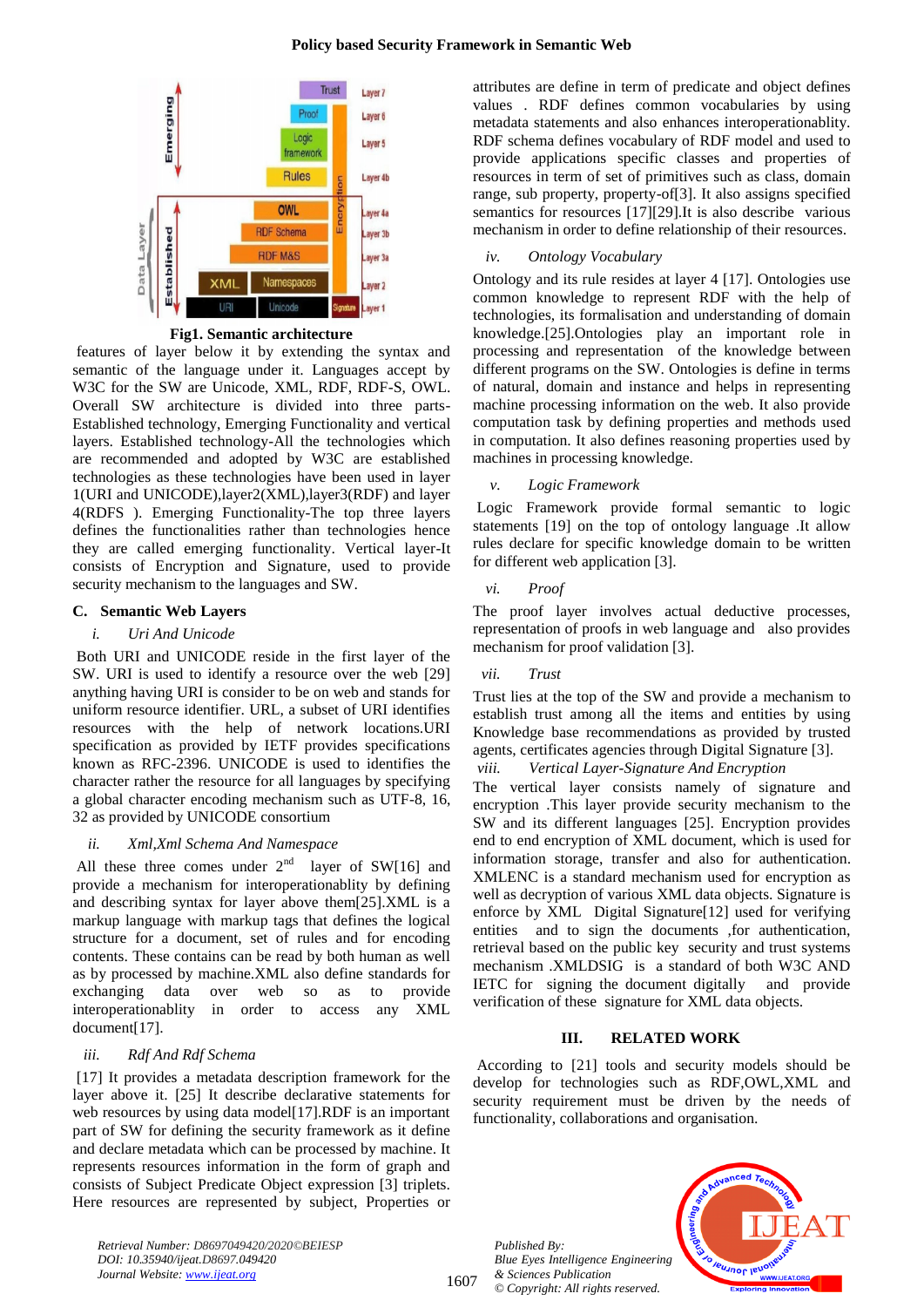

They also emphasised on the development of flexible model for the web access controls that support fine grained granularity of data which can accommodate large range of policies which are suitable for decentralization and must be for dynamic and open environment so that it preserve the consistency, illegal interference. Hence to achieve the goal of secure SW its components should be secure, integration of information must be secure and issues related to the trust must be examined. DENKER[23] raised the issues of services descriptions along with security requirement and capabilities, ensuring that clients and service provider meet each other requirement. Kagal proposed a policy engine which is used to identify policies for privacy, security and also suggested semantic web languages policies requirements along with distributed policy management. Ashri[14] proposed the use of conventional security solutions at the semantic level with the ability to reason to achieve a secure semantic web. Kagal, Bhargavan, Fournet and Gordon [26] suggested that security policies are define to describe capabilities related to security and infrastructure is defined for defining descriptive reasoning and infrastructure capabilities. Along with these Other program aim at security in semantic as describe : XMLENC- provide encryption mechanism for XML document., XMLDSIG[15] a mechanism to digitally signing and verify it, XKMS[24] a mechanism for key distribution verification, P3P define policies related to privacy to enable services on websites and also define reasoning to check whether these policies matches user preferences[27], SAML: SAML provide security framework for XML document related to authentication and authorisation.

## **A. Semantic Web Security Aspects**

The prime goal of security is to attain standard security goal of integrity, availability, confidentiality by using different security mechanism such as authentication, authorisation, audit log etc to determine the threats like interception, interruption, fabrication, modification of resources firstly computing asserts to be identified for the protection and evaluation of the asserts must be done to achieve the security goal. Table1 shows security mechanism for agents, resources and services to be protected along with security goal affected and respective security threat each may have.

| Table 1:<br>table show asset to be protected |                               |                                                    |  |
|----------------------------------------------|-------------------------------|----------------------------------------------------|--|
| <b>ASSET TO</b><br>ВE<br><b>PROTECTED</b>    | Threat related to<br>Security | Security goal<br>affected                          |  |
| Web services                                 | Session hijacking             | Confidentiality<br>, integrity                     |  |
|                                              | Eavesdropping                 | Confidentiality                                    |  |
|                                              | Wire-tapping                  | Confidentiality,<br>integrity                      |  |
|                                              | Impersonation                 | Confidentiality,<br>integrity                      |  |
|                                              | Spoofing                      | Confidentiality                                    |  |
|                                              | Phishing                      | Confidentiality,<br>integrity, non-<br>repudiation |  |
|                                              | Masquerading                  | Non-repudiation                                    |  |
|                                              | Denial-of-service             | Availability                                       |  |
| Web                                          | Eavesdropping                 | Confidentiality                                    |  |
| resources                                    | Wire-tapping                  | Confidentiality,<br>integrity                      |  |

|        | Impersonation               | Confidentiality,<br>integrity                      |
|--------|-----------------------------|----------------------------------------------------|
|        | Denial-of-service           | Availability                                       |
|        | Deletion of<br>resource     | Availability                                       |
|        | Phishing                    | Confidentiality,<br>integrity, non-<br>repudiation |
|        | Illegal inference           | Confidentiality                                    |
| Agents | Information<br>modification | Integrity                                          |
|        | Masquerading                | Non-repudiation                                    |
|        | Cloning                     | Confidentiality,<br>integrity                      |
|        | Denial-of-service           | Availability                                       |
|        | Eavesdropping               | Confidentiality                                    |

## **B. Semantic Web Assets- Agents, Resources And Web Services**

KAGAL[6] identify the assets namely resources, agents and services that need to be protected and required to define security functionality for them. All these Agent, Resources and web services must be include in security framework because all these are participants in various interaction[22][23].



**Fig2. : Security mechanism for Agent, Web Service, web resources**

# **a. Agents And Agents Security Aspects**

SOFTWARE agents ,an autonomous software which interacts with the environment having different attributes such as adaptively , coordination's, mobility etc.2.MOBILE AGENTS, representing user on the network by interacting and performing computational task with other web agents and services. Agents security include protecting agents against malicious hosts and network communication as shown in fig 2 above. Difference of communication among agents or between agent and users must be protected. They could be eavesdrop, manipulate, impersonates entities which are participating in communication

1608 *Published By: Blue Eyes Intelligence Engineering & Sciences Publication © Copyright: All rights reserved.*



*Retrieval Number: D8697049420/2020©BEIESP DOI: 10.35940/ijeat.D8697.049420 Journal Website: www.ijeat.org*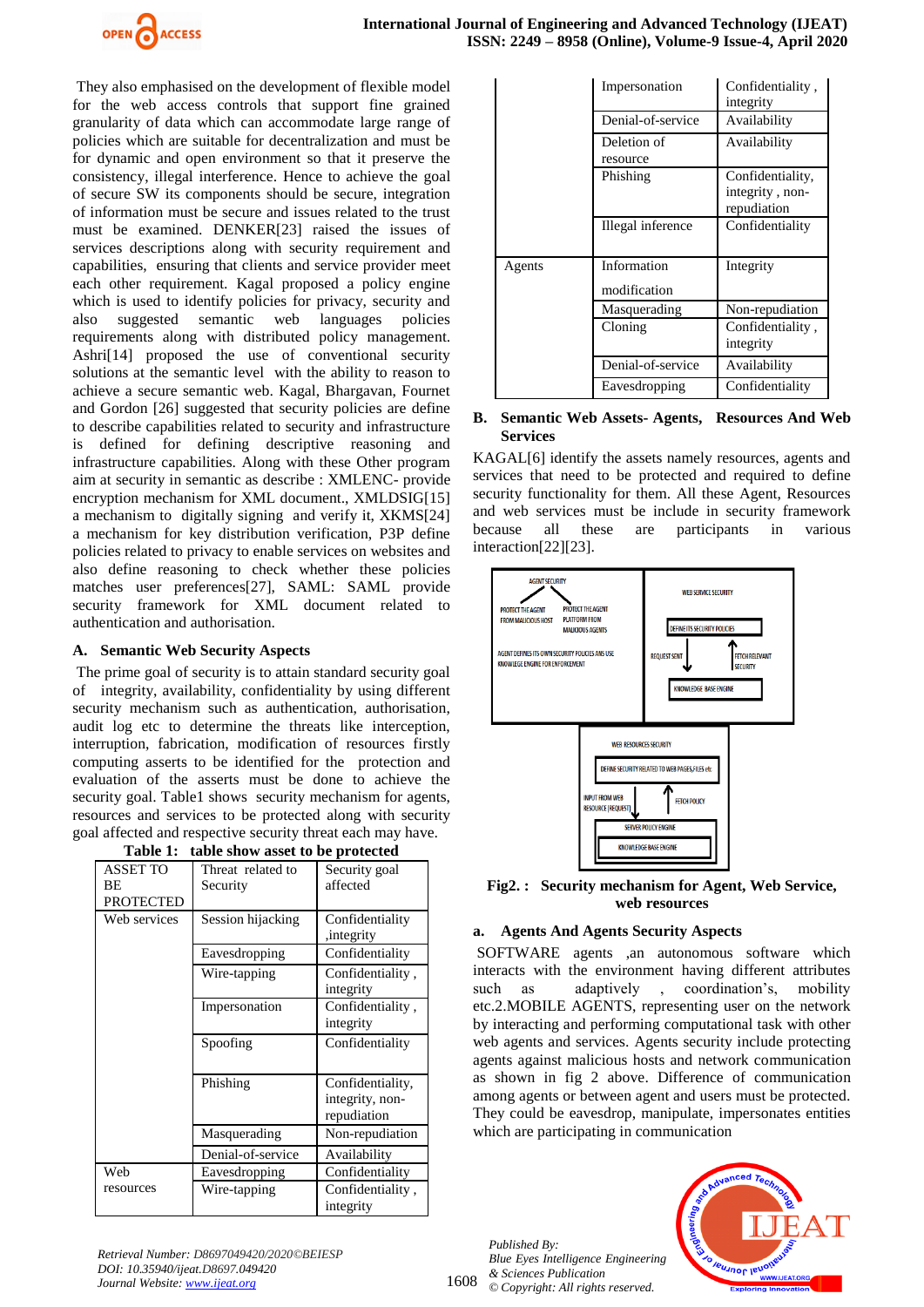# **b. Web Services And Ecurity Issues**

A web services are identifying by a URL, where interface are defined by XML. XML message can be exchanged using various XML protocol between different software agents. Web services will automatically discover, execute various logics required by different organisation A web service uses XML based different message exchange protocols to interact with other users and agents [18].

# **c. Web Resources**

[29] Resource is an entity name by URL and defined by RDF. RDF defines properties and respective values of web resources and used these values among different applications such as for authentication and access control.

| $\mathbf S$<br>.no | Authors and Publication<br>year                                               | Title of paper                                                                                      | Key point<br>discussed                                                                                                                 | Problem Addressed                                                                                                                                   | Conclusion                                                                                                                    |
|--------------------|-------------------------------------------------------------------------------|-----------------------------------------------------------------------------------------------------|----------------------------------------------------------------------------------------------------------------------------------------|-----------------------------------------------------------------------------------------------------------------------------------------------------|-------------------------------------------------------------------------------------------------------------------------------|
| $\mathbf{1}$       | M.Troya, I.Yague<br>Mariemma, Mana<br>Antonio,2003                            | Applying the<br>semantic web layers<br>to access control[2]                                         | Application of SW<br>and technologies<br>used to the access<br>control, provide<br>SAC model and<br>use of Semantic<br>Policy Language | Work of semantic<br>web layers<br>infrastructure in<br>different fields such<br>as access control<br>and authorization<br>fields                    | SAC approach<br>different<br>components of<br>access control<br>systems,<br>metamodel of<br>SOAD                              |
| $\overline{2}$     | Pranav Parikh<br>B.Thuraisingham,2008                                         | Trustworthy semantic<br>Web Technologies<br>for secure Knowledge<br>Management[11]                  | technologies are<br>provided to make<br>secure knowledge<br>management                                                                 | Secure Knowledge<br>Management,<br>information sharing<br>, Integration,<br>collaboration                                                           | XACML, SAML<br>could be applied<br>for enhancing<br>secure<br>knowledge<br>management                                         |
| 3                  | A.Medic,<br>A.Golubovic, 2010                                                 | <b>Making Secure</b><br>Semantic Web[6]                                                             | Describe different<br>way of security<br>implement through<br>different layers                                                         | Security in XML,<br>Security in RDF                                                                                                                 | Define security<br>of XML, RDF,<br>Ontologies,<br>inference<br>algorithm for<br>security, trust<br>and privacy<br>management. |
| $\overline{4}$     | Asok De, Prajapati,<br>Rakesh kumar, Manjeet<br>Singh, Suresh<br>Kumar, 2010  | Realisation of threats<br>and countermeasure<br>in semantic web[7]                                  | Semantic Web<br>services must<br>implement security<br>solution at<br>different layers for<br>including Security<br>Goal               | Semantic Web<br>Services Threats,<br>respective<br>countermeasures,<br>SOAP, XML X-<br>KRSS, Digital<br>Signature, XML<br>encryption,<br>decryption | Use of XML<br>encryption<br>Decryption and<br>SOAP technique<br>at application<br>level and also<br>Digital<br>certificate    |
| 5                  | Manjeet Singh, Akilesh<br>Dwivedi, Abhishek<br>Dwivedi, Suresh<br>kumar[2011] | Current security<br>consideration for<br>issues and challenges<br>of Trustworthy<br>Semantic Web[8] | XML Signature,<br>web service<br>security problem                                                                                      | Key security<br>considerations of<br>different layers,<br>SSL certificate<br>Problem, SWS-<br>Security                                              | More Security<br>standards like<br>SAML,<br>XACML need to<br>be develop                                                       |
| 6                  | Bruce Barnett[2011]                                                           | A semantic Model for<br>Cyber Security[4]                                                           | SADL language is<br>used to develop<br>semantic web<br>application as it<br>allow Ontologies<br>to be expressed in<br>English          | Component of the<br>ontology for<br>describing<br>, measuring and<br>comparing physical<br>and network -<br>specific risks                          | Semantic<br>Reasoners can<br>provide useful<br>benefit in<br>measuring<br>security of<br>complex system                       |

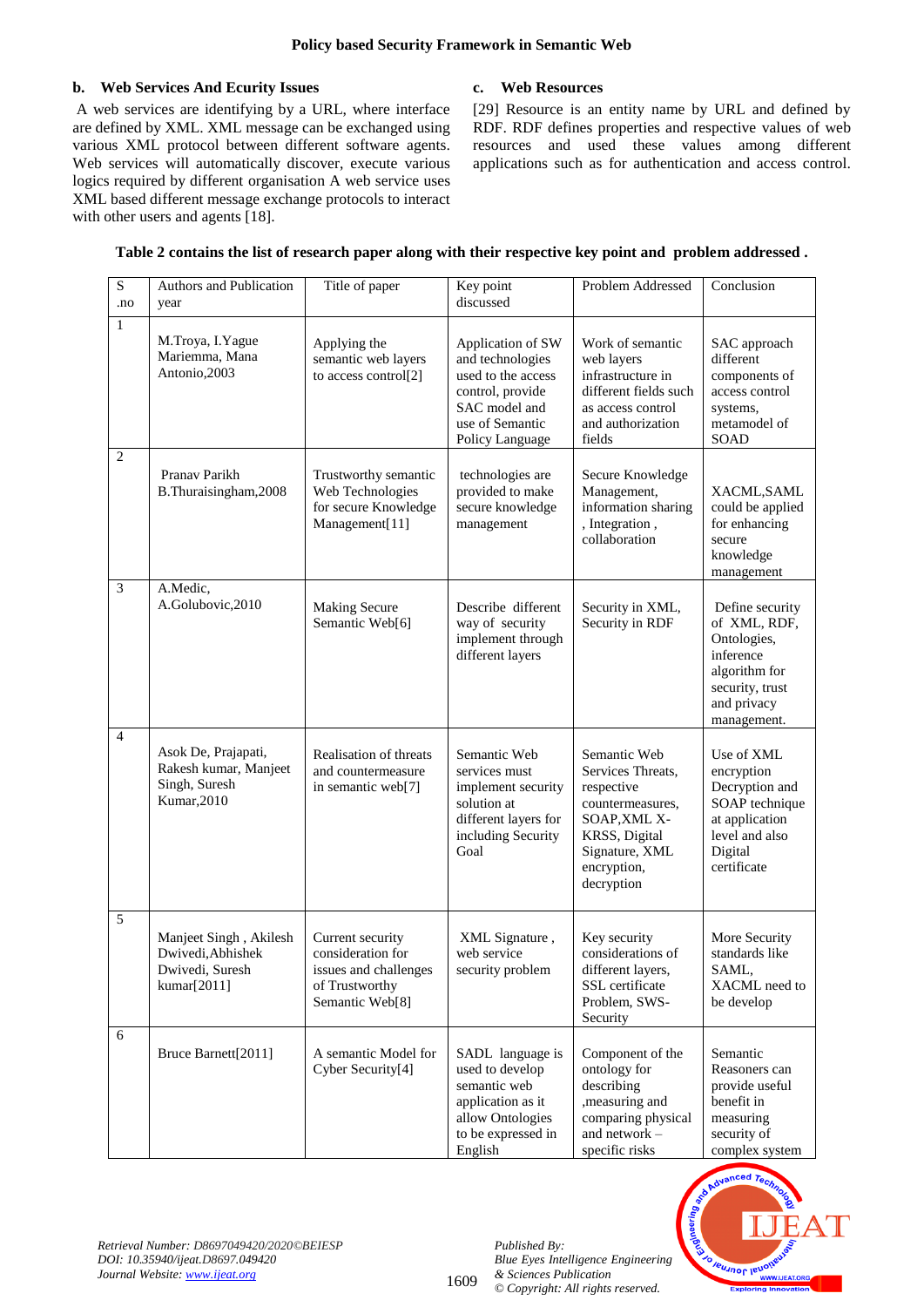

| 7  | Rashmi Mishra, Gopal<br>Gupta, Amrita<br>Jyoti, 2013                         | Secure Agent in the<br>Semantic Web[9]                                                                               | Security of an<br>agent as it play<br>different roles on<br>different platforms                                                                   | Provide agent<br>framework on the<br>Semantic Web,<br>provide a<br>mechanism of<br>interaction of an<br>agent with a site<br>using SAML          | Agent security is<br>an important<br>factor in order to<br>make semantic<br>web secure                                                                             |
|----|------------------------------------------------------------------------------|----------------------------------------------------------------------------------------------------------------------|---------------------------------------------------------------------------------------------------------------------------------------------------|--------------------------------------------------------------------------------------------------------------------------------------------------|--------------------------------------------------------------------------------------------------------------------------------------------------------------------|
| 8  | Tanjim Rahman,<br>Shamim Ripan,<br>Sumaiya Kabir,<br>Mamunur Rahman<br>,2014 | Knowledge-Based<br>Data Mining using<br>Semantic Web[10]                                                             | Propose an<br>approach to map<br>data through<br>Ontologies and<br>accessing data<br>through intelligent<br>agent                                 | web mining model<br>is proposed under<br>semantic agent<br>framework, provide<br>ontology based<br>searching, OWL<br>ontology<br>Components      | Knowledge<br>based data<br>mining required<br>Ontologies so<br>that only<br>relevant search<br>can be provided<br>against the user<br>query                        |
| 9  | Rashmi<br>Bakshi, Abhishek<br>Vijhani, 2015                                  | Semantic Web-An<br><b>Extension Literature</b><br>Review[3]                                                          | Explore the field of<br>semantic Web and<br>scope of data<br>mining,<br>information<br>retrieval, language<br>processing and bio<br>-informations | Literature view is<br>presented by<br>categorizing into<br>semantic<br>Architecture and<br>Security Semantic<br>Mining and<br>Context aware      | Comparative<br>Analysis is done<br>by Categorizing<br>the previous<br>research paper.                                                                              |
| 10 | Aamir JUNAID<br>Ahmad, Sabina Priya<br>Darshini, 2017                        | Accessing Social<br><b>Networking Sites</b><br><b>Using Semantic</b><br>Web[5]                                       | Use of Semantic<br>tool and techniques<br>for making<br>searching<br>meaningful                                                                   | A model is provide<br>which contain RDF<br>data store,<br>Reasoner<br>,RDF/QWL engine<br>to make a layer on<br>the top of network<br>application | It address some<br>limitations of<br>accessing<br>network data<br>and use of<br>semantic web<br>approach to<br>overcome it                                         |
| 11 | H. Halpin, 2017                                                              | Semantic Insecurity :-<br>Security and Semantic<br>Web[12]                                                           | Currently, TLS is<br>not appropriately<br>used for majority<br>of URLs on the<br>Semantic Web                                                     | <b>Security Properties</b><br>of the SW, analysis<br>of WebID+TLS,<br>fixing the security<br>for the SW                                          | SW has not fully<br>moved from http<br>to https,<br>Semantic Web<br>Tools and<br>Vocabularies<br>should switch to<br>use $TLS -$<br>encrypted<br><b>HTTPS URLS</b> |
| 12 | Mathieu D' Aquin,<br>Serena Villata, Sabrina<br>Kierrane                     | Privacy, Security and<br>Policies : A review of<br>problems and<br>Solutions with<br>Semantic Web<br>Technologies[1] | Privacy ,policies<br>related challenges<br>of SW<br>technologies                                                                                  | Analysis the<br>working of<br>semantic web<br>security, privacy<br>and policies,                                                                 | It provide strong<br>focus on<br>information<br>collection,<br>processing<br>policies and<br>access control                                                        |

## **IV. SECURITY FRAMEWORK**

## **A. Security Framework Components**

Main components of security framework and their functionality can be categorized into 3 domains.

## **1) Knowledge Management**

In this different technologies such as data mining, multimedia require different sub domains namely metrics,

*Retrieval Number: D8697049420/2020©BEIESP DOI: 10.35940/ijeat.D8697.049420 Journal Website: www.ijeat.org*

processes and strategies [11] .To have secure knowledge management Strategies, metrics, process subdomain must be secure. Strategies subdomain contains all lists of security strategies that need to be implemented when required. Process subdomain contains list of secure operation and metrics subdomain contain support for security related information[11].

1610 *Published By: Blue Eyes Intelligence Engineering & Sciences Publication © Copyright: All rights reserved.*

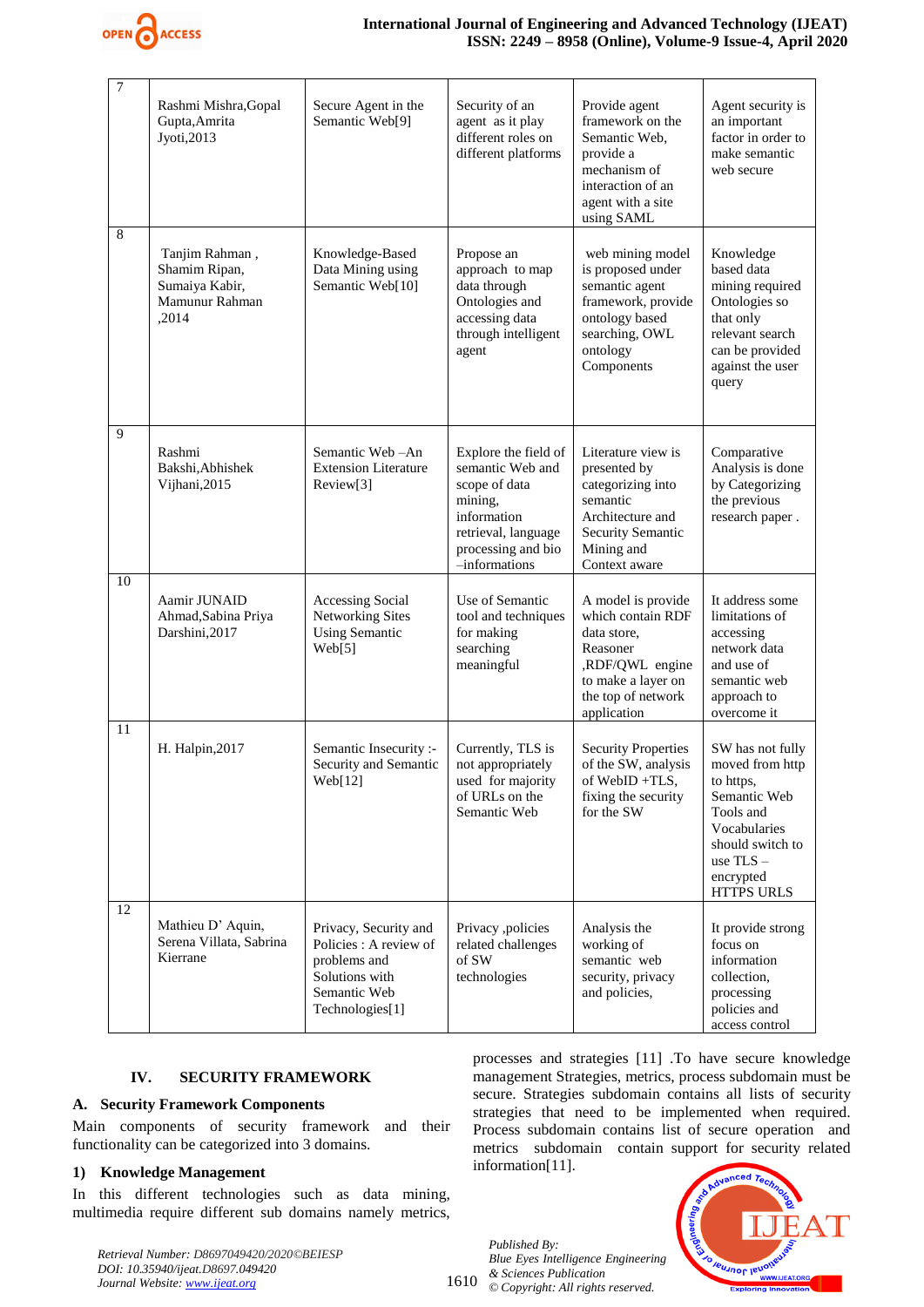When knowledge domain is created the initial step is to specify the receiver, who will receive the data after the transfer is done and also to whom access control techniques must be provided .Lastly but most important is to make a secure knowledge management architecture.

## **2) Technology Domain**

It contains language, Ontologies, Agent subdomain. Language subdomain contains various languages such as XML and SAML. XML Markup language used markup tags to define structure of document. It helps in building interoperationablity in order to access the contents of xml document. SAML abbreviated as Security assertion Markup Language is basically a standard define for exchanging authorization, authentication of information for XML languages .Ontologies sub domain contain conceptual knowledge about the object and store them in ontology library[10].When user make a call to the agent then it start searching ontology and its library to find all nodes which are need in order to obtain all information for user query.OWL ontology return the relationship between object in Subject + relationship + object format[10].In order to make ontology secure Attack/defence ontology model [4] can be taken into consideration. In ontology model only few classes and attribute are required to calculate metrics related to physical and network security. Classes are defined for device capabilities, attack mechanism, vulnerability, defence mechanism and the specific attacker design is model as instance of the class [4]. In the Semantic Web Agent subdomain consists of 5 type of reflex model namely simple, model, agent, goal , utility [9]. An agent system consists of a performance measure, actuator, sensor and an environment. In the security framework an agent must get security information dynamically and exchange information and attribute mutually in multidimensional environment system. An agent provides result against the requested query of the user.

# **3) Information Security Domain**

It consists of threats, security services (goal) and countermeasure policies. Threats refer to anything that cause harm to a system if occur .In this domain keep all the possible list of threats that may harm a system or its resources in the form of vulnerabilities such as vulnerabilities related to Unauthorized access[7] ,also include taxonomy of activities led to privacy problem[1]. Countermeasure sub domain contains policies or mechanism that is required to eliminate the possible vulnerability of the threats sub domain. Security Service subdomain contains all the mechanisms which are used to make semantic web secure such as 1.)Use of TLS by the URL in the semantic web so that documents host at this URL does not remain vulnerable to being intercepted and altered by third parties[12].2.)SOAP header Message format is to be used to transport the contents securely at the application layer and defines XML standards like XML signature AND XML Encryption[8].Trust Ontologies and Trust rules are defined in the agent interaction protocol so that authorization, authentication problem can be solves[6].

# **B. Policy Based Security Framework In Semantic Web**

It is a security framework based on policies which is using a distributed policy management approaches, semantically risk and enforces security policies*.* Ontologies are used for describing security information to have secure transaction

*Retrieval Number: D8697049420/2020©BEIESP DOI: 10.35940/ijeat.D8697.049420 Journal Website: www.ijeat.org*

over different domains. The security framework contains 4 components as shown in figure3. 1.The distributed policy management –policy engine ,policies *2*.knowledge basesecurity Ontologies ,process ontology 3.security services 4.securitymechanism and standards as shown below in figure .

## **i. The Distributed Policy Management**

It consists of policy engine and policies sub domain .Policy engine contains knowledge related to security services, security mechanism and standard and detail description of policies related to various threats.

## **a) Policy Engine**

Policy engine is basically a reasoning engine must be consulted each and every time an request and action must be taken .It may be used for web services, web resources and for agents as shown in figure above .It draws rules and facts from knowledge base and make comparison of facts with the security policy of an application and draw out the result for the course of action to be taken against the request made to it.

## **b) Policies**

In this framework security policies must be adaptive in nature and must be applicable for multiple domain environment, flexible .Here the policies are define for the subject such as Access, privacy, Transaction etc .Identification of resources, services, application, transaction policies, countermeasure policy against threats are the various list of content against which security policies are defined in the above security model.

## **ii. Knowledge Base**

It has a relationship between protected entities and mechanism. KB has two domains-Security Ontologies and Process Ontology Models.

## **a. Security Ontology**

In this security terms, their relations, specialisation is defined and also define automatic reasoning annotation .Languages used in security Ontologies are-OWL, RFDS. It consists of three classes. .a.)Security services defining security mechanisms and protocols. b.) Security Policiesdefining languages c.)Protected entity- Credential threats, and security requirement security capabilities. Knowledge Base with Ontology is used for access control mechanism where security policies are define as rules and encoded the security policies by means of ontology.

# **B. Process Ontology**

Defines workflow i.e. sequence of events takes place

## **C. Security Services**

Various security goals provides by this are-CIA, authentication, authorisation and non repudiation.

*Published By: Blue Eyes Intelligence Engineering & Sciences Publication © Copyright: All rights reserved.*



1611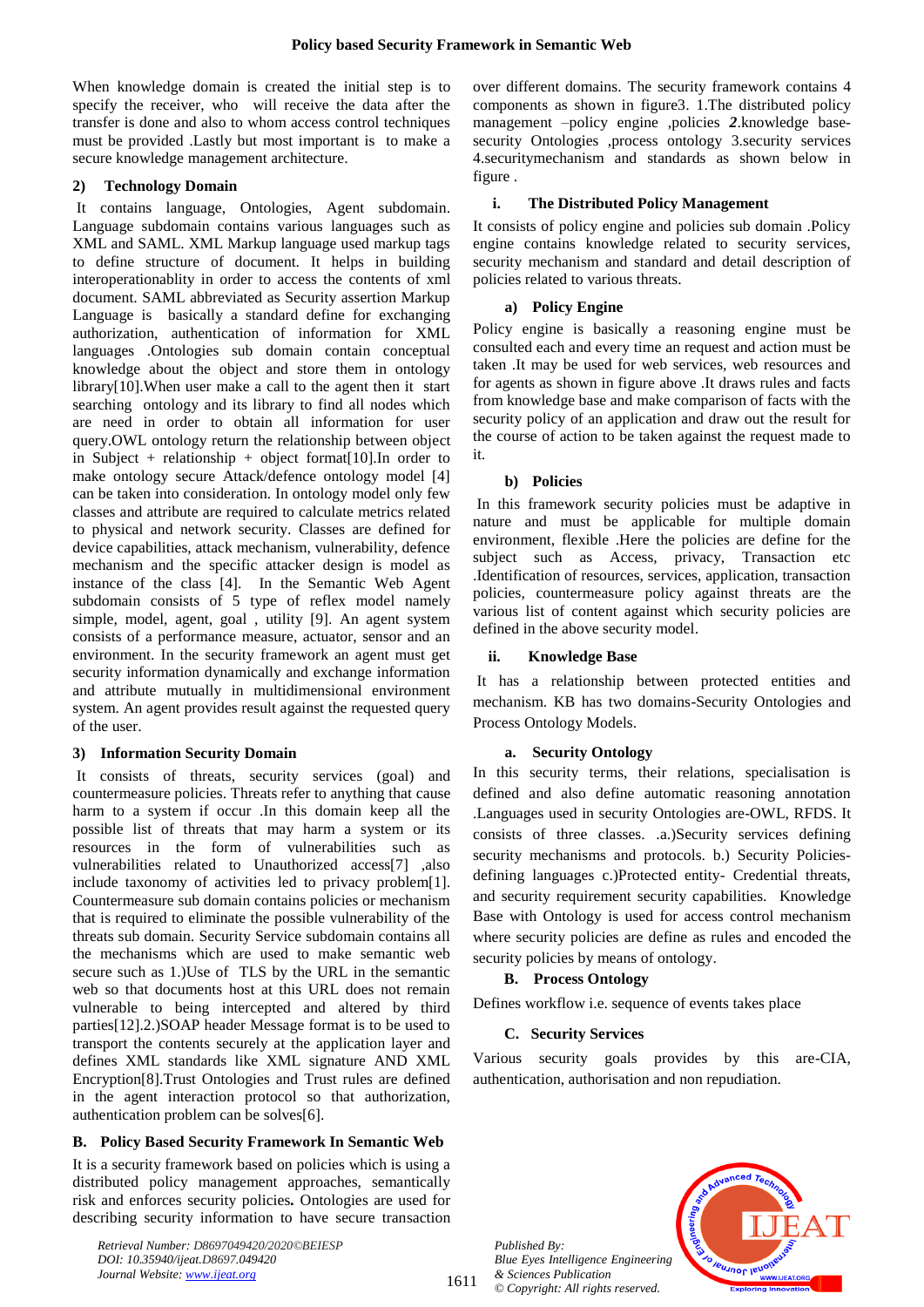



**Fig 3- Security Framework**

Protection against Interruption, modification provide by Integrity services applicable to web resources XML security technologies provide framework policies.

# **D. Security Mechanism And Standards**

It includes security standards based on XML which are adopted by security applications like XML encryption, XML Signature, XAML and must be utilised by security framework.

## **V. RESULT AND DISCUSSION**

Table1 is listed with the assets that need to be protected. Table2 contained the lists of research paper along with the respective key points and problem addressed in each research paper. Security mechanism for Agents, Services and web resources is discussed along with their individual security aspects. Security mechanism and its security framework components are discussed in details and show the interaction among the different component with the help of Distributive Policy Management.

# **VI. CONCLUSION**

New security challenges emerge in the SW due to dynamic relationship between clients or clients and service providers. These security challenges must be deal with the help of security framework. A policy based security framework is described along with its component. Moreover along with framework a list of different research article is prepared highlight key point and addressed problem in each paper related to secure Semantic Web. In future Policy Based Security Framework will be implemented by using Protege tool. With the help of PROTEGE tool various Ontologies will be develop for Process and Security which are used in Knowledge Base.

## **REFERENCES**

1. Mathieu D' Aquin, Serena Villata, Sabrina Kierrane, Security and Policies : A review of problems and Solutions with Semantic Web Technologies,IOS press, issue -1570-0844, 2018

- 2. Mariemma I.Yague, Antonio Mana, Javier lopez,Jose M.Troya, Applying the semantic web layers to access control, IEEE International Workshop on Web Semantic,p-622-626 ,2013
- 3. Rashmi Bakshi,Abhishek Vijhani, Semantic Web –An Extension Literature Review, Grid-Interop Forum ,2011
- 4. Bruce Barnett , A semantic Model for Cyber Security , International Journal of Advanced Networking and Application, vol-3,issue 01,page-978-983,2011.
- 5. Aamir Junaid Ahmad,Sabina Priya Darshini, Accessing Social Networking Sites Using Semantic Web ,IJARIIT ,ISSN: 2454- 132X,2017
- 6. A.Medic, A.Golubovic, Making Secure Semantic Web,Universal Journal of Computer Science and Engineering Technology,vol-1,99-104, 2010
- 7. Asok De, Prajapati, Rakesh kumar, Manjeet Singh, Suresh Kumar,, Realisation of threats and countermeasure in semantic<br>web.International Journal of Computer Theory and web,International Journal of Computer Theory and Engineering,Vol.2,no-6,1793-8201,2010.
- 8. Manjeet Singh , Akilesh Dwivedi,Abhishek Dwivedi, Suresh kumar, Current security consideration for issues and challenges of Trustworthy Semantic Web, International Journal of Advanced Networking and Application, vol-3,issue 01,page-978-983,2011.
- 9. Rashmi Mishra,Gopal Gupta,Amrita Jyoti, Secure Agent in the Semantic Web,International Journal of Innovation Research in Science,Engineering and Technology,vol.2,issue 3,2013
- 10. Tanjim Rahman , Shamim Ripan, Sumaiya Kabir, Mamunur Rahman, Knowledge-Based Data Mining using Semantic Web,IERI Procedia 7, Page no-113-114, ELSEVIER,2014
- 11. Pranav Parikh and B.Thuraisingham, Trustworthy semantic Web Technologies for secure Knowledge Management ,IEEE ISSUE-978-0-7695-3492-3,2008
- 12. H Halpin, Semantic Insecurity : Security and Semantic Web,HAL ,Halid:01673291,2017
- 13. Anupriya Ankolekar et.al, DAML-S: Semantic Markup For Web Services 2001
- 14. Darren Marvin, Steve Taylor, Ronald Ashri, Mike Surridge , Terry Payne et.al, Towards a Semantic Web Security Infrastructure, AAI spring symposium on Semantic Web Services, 2004
- 15. Donald Eastlake et al, XML Signature and Processing version 1.1 ,W3C Website. [www.w3.org/TR/xmldsig-core1,2013](http://www.w3.org/TR/xmldsig-core1,2013)
- 16. Tim Berners lee, Artifical Intelligent and the Semantic Web ,W3C Websit[e http://www.w3c.org/2006/talks,2006](http://www.w3c.org/2006/talks,2006)
- 17. Deborah et.al ,EMMA: Extensible MultiModal Annotation markup language Version 2.0, <http://www.w3.org/TR/emma20,2017>
- 18. Bussler et.al ,A conceptual Architecture for Semantic Web Enabled Services, ACM SIGMOD ,2002
- 19. S Denker et.al ,The Semantic Web : The Roles of XML and RDF ,IEEE Internet Computing ,2000
- 20. Guozhu Meng et.al, Collaborative Security: A Survey and Taxonomy, ACM Computing Surveys,2013
- 21. Huhns and Farkas, Making Agents Secure on the Semantic Web,IEEE Internet Computing,2002
- 22. Finint and Joshi, Agents Trust and Information Access on the Semantic Web ,SIGMOD ,2002
- 23. Denker,G.NGUYEN, Semantic of Security Web Service:A Study, Springer-Verlag Berlin Heidelberg, 2004
- 24. Philip Hallam-Baker et.al, XML Key Management, <http://www.w3.org/TR/xkms2,2005>
- 25. Gerber et.al , A Semantic Web Status Model, IEEE Internet Computing ,2006
- 26. Kagal et.al ,A Policy Based Approach to Security for the Semantic Web, ISWC Springer-Verlag,2003
- 27. Klyne,Framework for Security and Trust Standards , [http://w3.org/2002//SW/Europe,2002](http://w3.org/2002/SW/Europe,2002)
- 28. Thuraisingham, Security Issues for the Semantic Web ,IEEE Computer Society,2003
- 29. Palmer ,The Semantic Web : An Introduction , [http://Infomesh.net/2001](http://infomesh.net/2001)
- 30. McGuiness et al ,OWL Web Ontology Language Overview, w3c Website, [http://www.w3.org/TR/2004/REC-OWL](http://www.w3.org/TR/2004/REC-OWL-features,2004)[features,2004](http://www.w3.org/TR/2004/REC-OWL-features,2004)

1612 *Published By: Blue Eyes Intelligence Engineering & Sciences Publication © Copyright: All rights reserved.*



*Retrieval Number: D8697049420/2020©BEIESP DOI: 10.35940/ijeat.D8697.049420 Journal Website: www.ijeat.org*